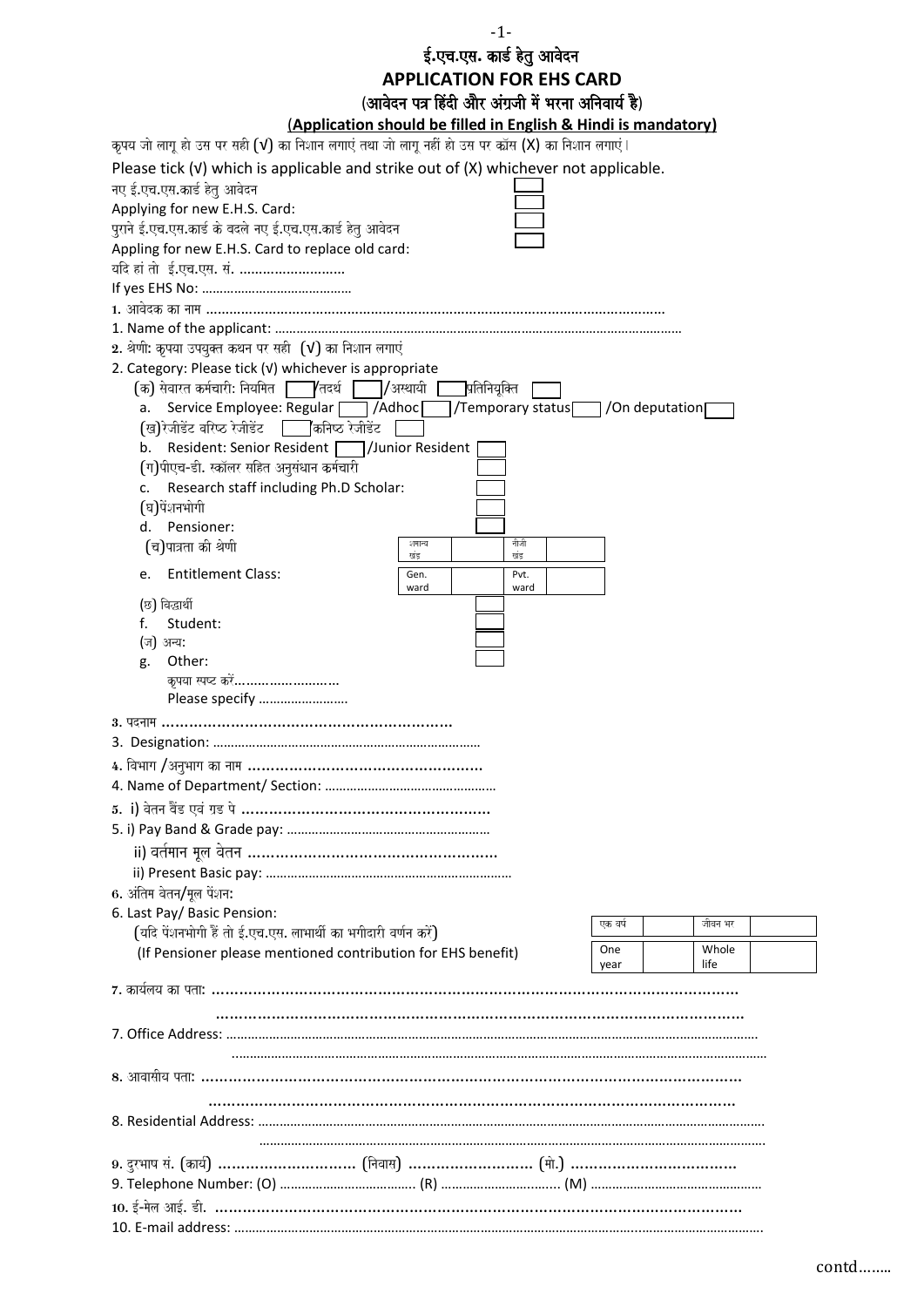11.(क) सेवानिवल्ति की तारीख (यदि अ. भा. आ. सं. कार्यरत कर्मचारी हैं. तो)

11. a) Date of superannuation (in case of serving AIIMS employee):

- (ख) कार्यकाल पूरा होने की तारीख (यदि रेजीडेंट, अनुसंधान स्टाफ, pIeca-DI. ska^lar eMva p`itinayaUi@t sTaf jaao BaI laagaU hao)o: - idna maah vaYa-
- b) Date of completion of tenure (in case of residents, research staff, Ph.D Scholars & deputation staff as applicable):-  $D/D$  M/M
- $12.$  परिवार के सदस्यों का विवरण:
- 12. Details of Family:
	- (\*कृपया इस कालम को भरने से पहले परिवार की परिभाषा (पेज 5) को देख लें)
	-





| S. No.         | Name of family member     | Relationship with   | Date of Birth | Blood     | (Validity to be filled by |
|----------------|---------------------------|---------------------|---------------|-----------|---------------------------|
|                |                           | EHS Card Holder*    |               | Group     | Concerned Establishment   |
|                |                           |                     |               |           | Section)                  |
| क. सं.         | र्परवार के सदस्यों का नाम | ई.एच.एस. कार्डधारक* | जन्म तिथि     | ब्लड ग्रप | वैधता संबंधित अधिकारी     |
|                |                           | से संबंध            |               | (वैकल्पिक | द्वारा भरा जाए            |
| $\mathbf{1}$   |                           |                     |               |           |                           |
| $\mathbf{1}$   |                           |                     |               |           |                           |
| $\overline{2}$ |                           |                     |               |           |                           |
| $\overline{2}$ |                           |                     |               |           |                           |
| $\overline{3}$ |                           |                     |               |           |                           |
| $\overline{3}$ |                           |                     |               |           |                           |
| $\overline{4}$ |                           |                     |               |           |                           |
| 4              |                           |                     |               |           |                           |
| 5              |                           |                     |               |           |                           |
| 5              |                           |                     |               |           |                           |
| 6              |                           |                     |               |           |                           |
| 6              |                           |                     |               |           |                           |
| $\overline{7}$ |                           |                     |               |           |                           |
| $\overline{7}$ |                           |                     |               |           |                           |
| 8              |                           |                     |               |           |                           |
| 8              |                           |                     |               |           |                           |

13. Are all the persons whose names are given above are dependent upon you? Yes  $\Box$  No  $\Box$ 

- i) कृपया उनके साथ आपके संबंध का प्रमाण पत्र जैसे ई.एच.एस. टोकन कार्ड/राशन कार्ड/निर्वाचन कार्ड/पासपोर्ट/कॉलेज/स्कूल/विश्वविदयालय द्वारा जारी पहचान पत्र/बैक पास बक इत्यादि संलग्न करें।
- I. Please attach proof of their relationship with you, like copy of EHS token card issued Ration Card/Election Card/ Passport/ Identity Card issued by college/ School/ University/ Bank pass book etc.
- ii) कृपया पुत्र (पुत्रों) की आयु का प्रमाण-पत्र तथा यदि पूत्री (पुत्रियां)अविवाहित हैं, और 18 वर्ष से अधिक की हैं तो स्वयं धोषणा का प्रमण-पत्र पृष्ट सं. 5 के आधार पर संलग्न करें।
- II. Please attach proof of dependency in respect of age of son(s) & daughter(s) with reference to dependency criteria attached herewith at page - 5.
- 14. परिवार के प्रत्येक आश्रित सदस्य (स्वयं को शामिल करते हुए) का एक फोटोगाफ लगाएं, दिए गए स्थान में अपने परिवार के सदस्य को शामिल करते हुए स्तम्भ 12 में दिए गए ऑकड़े के अनुसार ई.एच.एस लाभार्थी का नाम नीचे लिखें: -
- 14. Paste one Photograph of each member of dependent Family members (including staff) who are required to be included for providing E.H.S. benefit (please note that the sequence for providing data in respect of this columns should be in order of above mentioned sequence in column 12).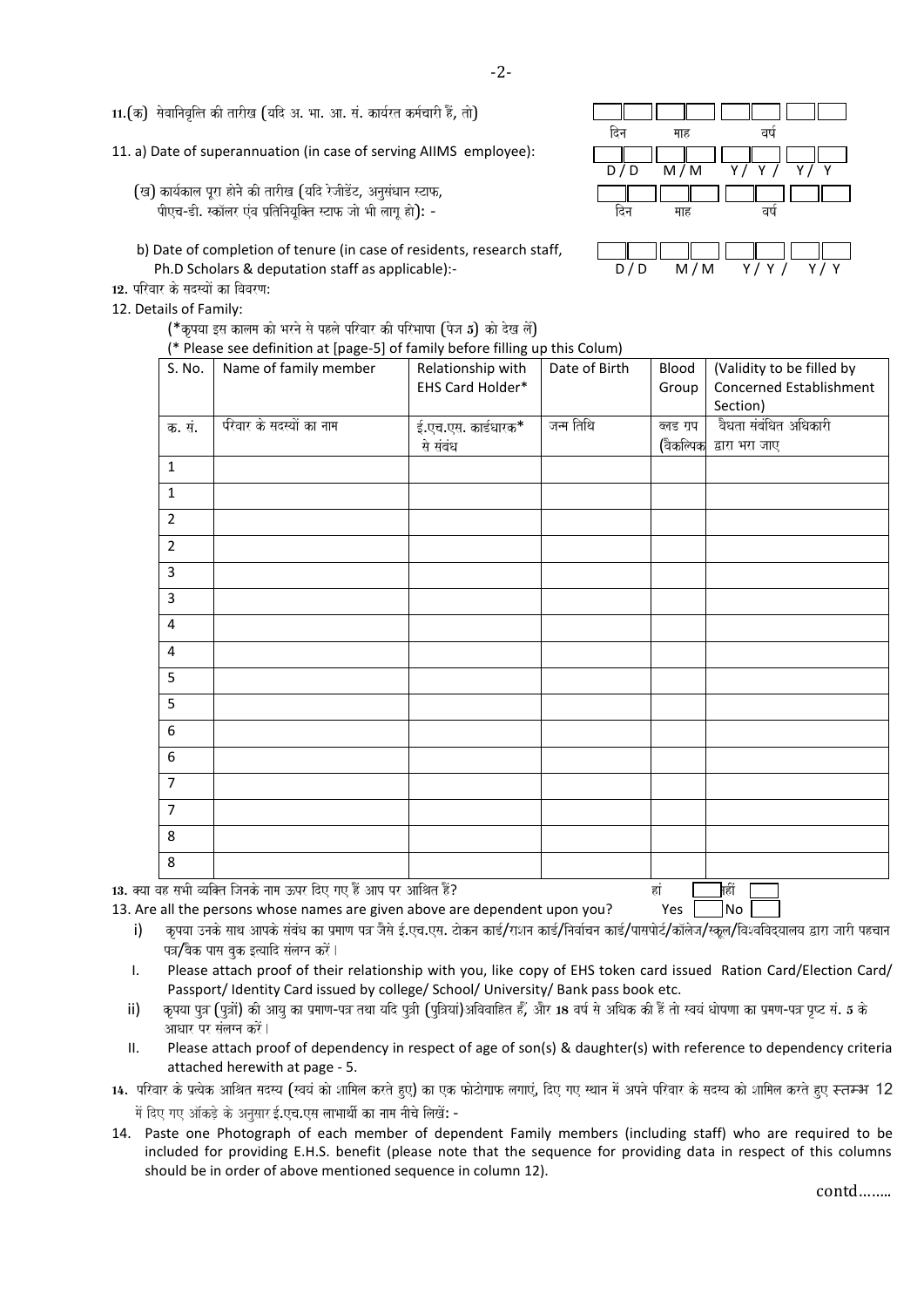| क. सं.   | क. सं.   | क. सं.   | क. सं.   |
|----------|----------|----------|----------|
| नाम      |          |          |          |
|          | नाम      | नाम      | नाम      |
| वैधता    | वैधता    | वैधता    | वैधता    |
| Name:    | Name:    | Name:    | Name:    |
| S. No    | S. No.   | S. No.   | S. No.   |
| Validity | Validity | Validity | Validity |
| क. सं.   | क. सं.   | क. सं.   | क. सं.   |
| नाम      | नाम      | नाम      | नाम      |
| वैधता    | वैधता    | वैधता    | वैधता    |
| Name:    | Name:    | Name:    | Name:    |
| S. No    | S. No.   | S. No.   | S. No.   |
| Validity | Validity | Validity | Validity |

में प्रमाणित करता हूँ कि मेरे परिवार के उपयुक्त सदस्य पूर्णरूप से मुझ पर आश्रित हैं |

I certify that my family members as above are wholly dependent on me.

ौं यह वचन देता हूँ कि इस आवेदन प्रत्र में शामिल मेरे परिवार के सदस्यों की आश्रित मापदंड में यदि कोई परिवर्तन होता है तो मैं इसकी तत्काल सूचना दूंगा। यदि मैं सूचित करने में असफल रहा और यदि प्राधिकारियों की जानकारी में यह आता है, तो एम्स द्वाराई एच एस सूचिधा को वापस ले लिया जाएगा/अथवा सक्षम प्राधिकारी को मेरे विरूद्ध कार्रवाई करने की स्वतंत्रता होगी।

I undertake to intimate immediately if there is any change in dependency criteria of my family members including in this application form. If I fail to intimate and if the authorities come to know of the same, then the E.H.S. facility is liable to be withdrawn by the AIIMS and /or appropriate authority will be free to initiate any action against me.

.<br>मैं यह वचन देता हूँ कि मैं एम्स में अपने कार्यकाल पूर्ण/सेवानिवृत्ति/समापन/त्याग पत्र लेने की दशा में ई.एच.एस. लाभार्थियों के लिए रोक लगाने हेतु ई.एच.एस. कार्ड को जमा करूगा।

I undertake to surrender the E.H.S. card(s) on my leaving the AIIMS on completion of tenure/ retirement/termination/ resignation or on casing to be eligible of EHS benefits.

में प्रमाणित करता हूँ कि जो सूचना मेरे आवेदन पत्र में दिए गए है वह जॉच में सत्य है और कोई भी सूचना गुपत नहीं बचा सब<br>मैं प्रमाणित करता हूँ कि जो सूचना मेरे आवेदन पत्र में दिए गए हैं वह के बाद में सबस है और कोई भी मुख्य करन अटल हैं |

I certify that the information furnished by me in this application has been verified to be correct and that no information has been concealed or has been misrepresented and I stand by the same.

भें प्रमाणित करता हूँ कि भें ई.एच.एस. लाभ के लिएा भागीदारी एक वर्ष/जीवन भर के लिए कर दिया हूँ। **(केवल सेवानिवृत के लिए):** 

I certify that I have made EHS beneficiary contribution one year/whole life **(for pensioner only)**:

 $\overline{\mathbf{r}}$ लंग्न: आश्रितों के साथ संबंध का प्रमाण:

Encl: Prof of Relationship with dependents:

 $\overline{a}$ निवास का प्रमाण  $\overline{a}$ विकलांगता प्रमाण पत्र

Proof of residence  $\Box$  / Disability certificate

पीपीाओ एवं अंतिम वेतन पत्र की स्त्यापित प्रतियां

Attested copies of PPO & Last-pay Certificate

 $($ कृपया जो लागू हो उस पर सही (√) का निशान लगाएं और जो लागू नहीं हो उसे काट (X) दें)

**(Please tick (√) whichever is applicable and strike out of (X) whichever not applicable)**

# (विभाग/अनभाग के अध्यक्ष द्वारा अग्रेषित किया गया)

**(Forwarded by Head of Deptt./Section) (**Aavaodk ko hstaxar**)** 

 **(Signature of applicant)**  contd……..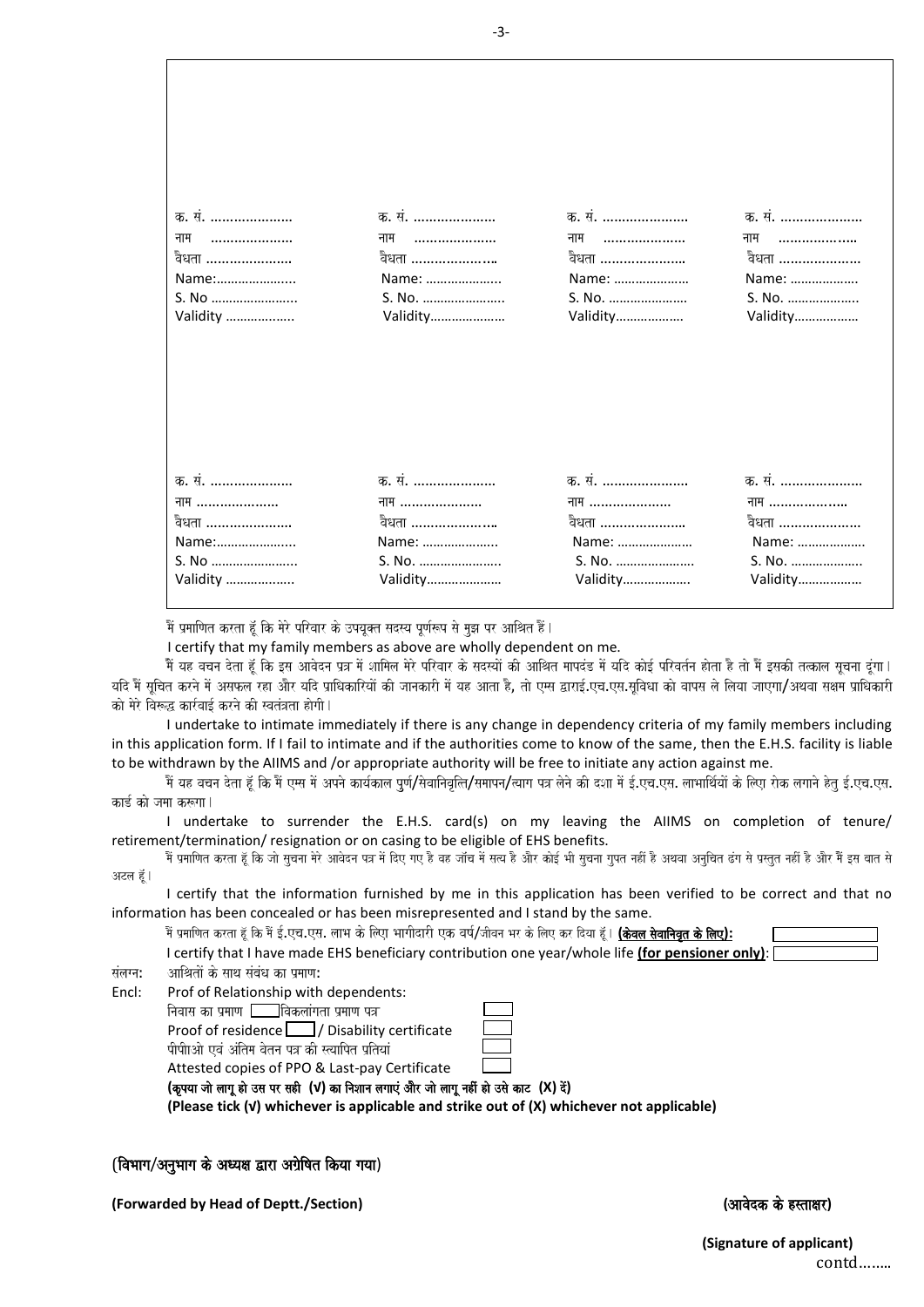## -4 **i**षणा-पत्र **DECLARATION**

में एतदद्वारा घोषित करता**/**करती हूँ कि मेरे पिता**/**ससुर/सास श्री/श्रीमती………………………… पूर्णत:/ मुख्यत: मुझ पर आश्रित हैं तथा वह/वे सामान्यत: दिल्ली/नई दिल्ली में मेरे साथ ही रहते हैं।

I hereby declare that my father / mother/ father-in law/ mother-in law namely ……………………………………..is/are wholly / mainly dependent upon me and that he / she / they normally reside with me at Delhi / New Delhi.

maOM yah BaI p`maaiNat krta**/**krtI h^MU ik maoro ipta EaI ……………………………… tqaa maorI maata EaImatI ……………………………………mauJa pr AaiEat hOM tqaa ]nakI .<br>आय सभी स्त्रोतों अर्थात पेंशन परिवार पेंशन तथा डी. सी. आर. जी. के समकक्ष पेंशन एवं उस पर महंगाई सहायता को मिलाकर रू. 3500/- प्रतिमाह से अधिक नहीं है l

I also certify that my father namely ……………………………………and mother namely …………………………………are dependent on me and their income from all sources including Pension / Family pension and Pension equivalent of DCRG does not exceed Rs. 3500/= per month plus the amount of Dearness Relief there on.

maOM p`maaiNat krta**/**krtI h^MU ik maora pu~ EaI ……………………………Aayau………vaYa- hO tqaa vah Aivavaaiht**/**baoraojagaar hO evaM mauJa pr pUNa-h: AaiEat hO.

I certify that my son …………………………………age …… years is unmarried / unemployed and wholly dependent on me.

.<br>मैं प्रमाणित करता**/**करती हॅ कि मेरी पत्री सश्री ……………………………………………..वर्ष है तथा वह अविवाहित**/**बेरोजगार है एवं मझ पर पर्णह: आश्रित है।

I certify that my daughter …………………………………age ……years is unmarried / unemployed and wholly dependent on me.

.<br>मैं संस्थान से स्थानांतरण**∕**सेवानिवृत्ति**/**बर्खास्तगी**/**त्यागपत्र इत्यादि होने पर ई.एच.एस. पहचान पत्र को वापिस करने का वचन देता**/**देती हूँ ।

I undertake to surrender the E.H.S. Identity Card on my leaving the Institute on transfer / retirement / termination of service, resignation etc.

> संस्थान कर्मचारी के हस्ताक्षर **Signature of the Institute employee.**

# (संबंधित प्रशासन अधिकारी द्वाराभरा जाए) **(TO BE VERIFIED BY THE CONCERNED ADMIN. OFFICER)**

- 1 जो सूचना आवेदक द्वारा दिया गया है वह सर्विस रिकांड के अनुसार सही पाया गया, जिसके अनुसार श्री/श्रीमती/कुमारी: ………………………………………………………… पदनाम:……………………………… जो इस विभाग/अनुभाग/केन्द/एकक में कार्यरत है को ई.एच.एस. सं.: …………………………………… जारी करने के लिए स्वीकृत किया जाता है।
- 1. The information furnished by the applicant has been verified from his service records and found to be correct. It is recommended that a E.H.S No. ………………to be issued to Shri/Smt./Kumari…………………………………………………………, Designation …………………………….who is working in this Department/Section/Centre/Unit.
- $\,$ 2  $\,$  एम्स के वित्त प्रभाग को आवेदक के वेतन से प्रत्येक माह अपेक्षित ई.एच.एस. अभिदान के वारे में सुचित किया गया है l
- 2. Finance division AIIMS has been intimated about required deduction towards of the E.H.S. subscription every month from the salary of the applicant.
- 3 आपसे अनुरोध है कि ई.एच.एस. टोकन कार्ड के अनुसार लाभार्थी/लाभार्थियों को नया ई.एच.एस. पुस्तिका जारी करें।
- 3. It is requested to consider for the issue of New E.H.S. photo Cards and E.H.S. Books to the beneficiary/ beneficiaries as per E.H.S. token card.

## संबंधित प्रशासनिक अधिकारी के हस्ताक्षर

 **Signature of the concerned Administrative Officer** 

## *(ई.एच.एस. पकोष्ट के द्वारा भरा जाएगा)* **(To be filled by the E.H.S. Cell)**

Aavaodk kao [-**.**eca**.**esa**.** saM**. ………………………** na[- [-**.**eca**.**esa**.** p`kaoYT ko Wara AabaMiTt haonaa hO. **E.H.S. No. \_\_\_\_\_\_\_\_\_\_\_\_\_\_\_\_\_\_\_\_\_\_\_\_\_ has been allotted to the applicant by the New E.H.S. Cell.**

### sah pada tahun 1982 dan kari ko hasar 2008. Ini dalam kari ko hasar 2008 dan kari yang dikenali pada tahun 198<br>Tanggal ko hasil ko hasil ko hasil ko hasil ko hasil ko hasil ko hasil ko hasil ko hasil ko hasil ko hasil ko

**Signature & seal of A.A.O. Sr. Admin. Officer**